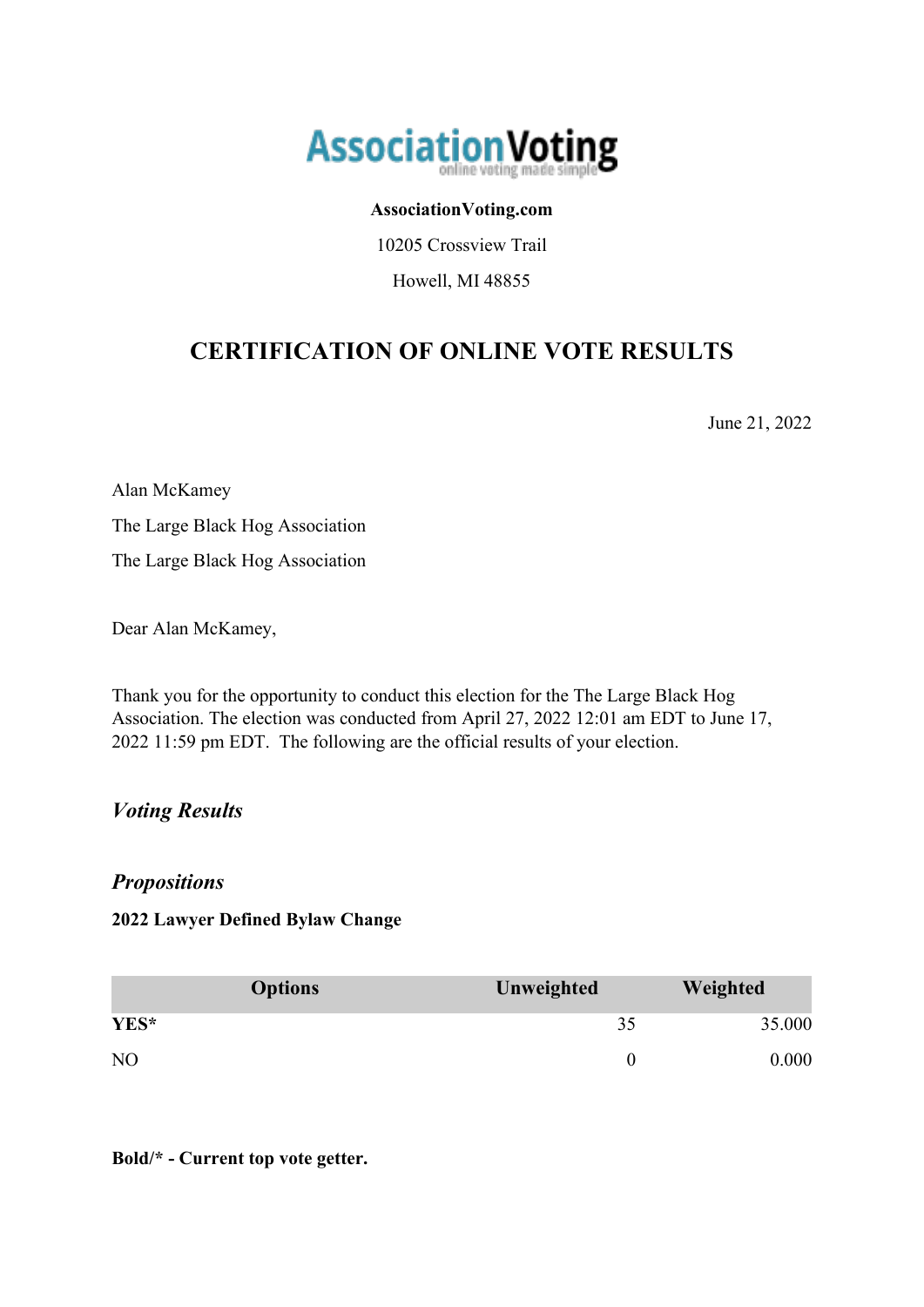*Italic/(Tie) - Indicates tie for the final top-vote-getter position(s).*

### **Turnout**

#### **Unweighted Turnout**

| # Eligible              | # Voted | Turnout % |
|-------------------------|---------|-----------|
| 52                      | 35      | 67.3      |
| <b>Weighted Turnout</b> |         |           |
| $#$ Eligible            | # Voted | Turnout % |
| 52.000                  | 35.000  | 67.3      |

### **Layout and Configuration**

The ballot language as it appeared to members is included in the attached Election Summary Report.

### **Data Retention**

As part of the voting software, we maintain a confidential audit trail that includes the unique identifier, time ballot was cast, and ballot selections for your members. This data will be preserved for 12 months from the date of certification for your election. Please contact us if you have any further questions about our data storage policies or if you need access to this data.

These vote results are true and accurate, and represent the votes cast by eligible members in the online election during the voting period as identified above. Records of individual votes are maintained in electronic format pursuant to the data retention guidelines described above. The Voting Manger has restricted access to the election information and doesn't have permission to manipulate a voter ballot during or after this election period.

Congratulations on the successful completion of your election. Thank you again for choosing AssociationVoting.com. If you have any further questions, you can contact us at 1-877-8- VOTING.